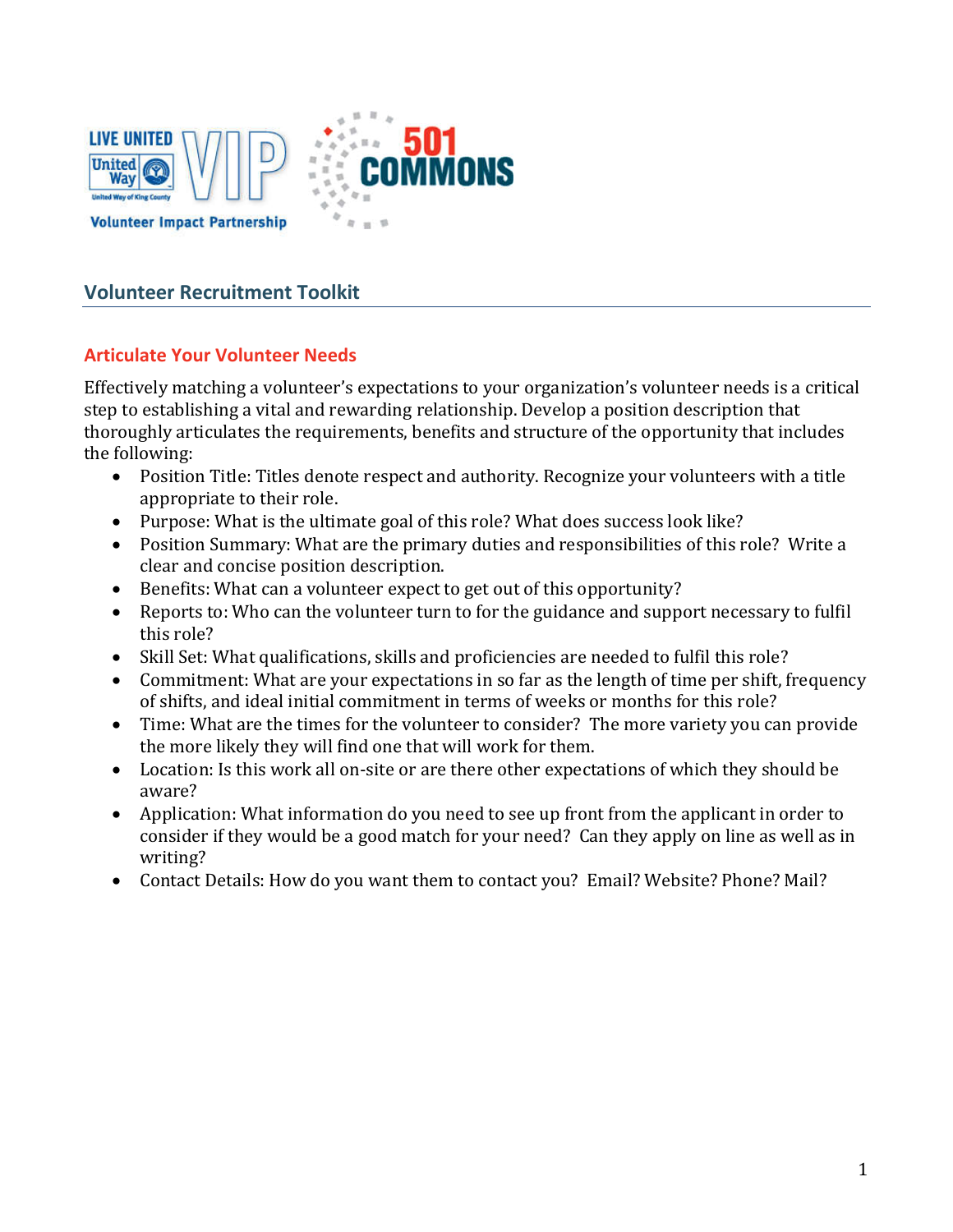#### **Identify Your Prospective Audience**

1. Think about the people who would be well suited to serve in this role and might actually enjoy doing it. Consider the skills, experience, emotional intelligence, situational factors, passion and commitment needed to ensure success. Describe your target audience:

\_\_\_\_\_\_\_\_\_\_\_\_\_\_\_\_\_\_\_\_\_\_\_\_\_\_\_\_\_\_\_\_\_\_\_\_\_\_\_\_\_\_\_\_\_\_\_\_\_\_\_\_\_\_\_\_\_\_\_\_\_\_\_\_\_\_\_\_\_\_\_\_\_\_\_\_\_\_\_\_\_\_\_\_\_\_\_\_\_\_\_\_\_\_\_\_\_\_\_\_\_\_\_\_\_ \_\_\_\_\_\_\_\_\_\_\_\_\_\_\_\_\_\_\_\_\_\_\_\_\_\_\_\_\_\_\_\_\_\_\_\_\_\_\_\_\_\_\_\_\_\_\_\_\_\_\_\_\_\_\_\_\_\_\_\_\_\_\_\_\_\_\_\_\_\_\_\_\_\_\_\_\_\_\_\_\_\_\_\_\_\_\_\_\_\_\_\_\_\_\_\_\_\_\_\_\_\_\_\_\_ \_\_\_\_\_\_\_\_\_\_\_\_\_\_\_\_\_\_\_\_\_\_\_\_\_\_\_\_\_\_\_\_\_\_\_\_\_\_\_\_\_\_\_\_\_\_\_\_\_\_\_\_\_\_\_\_\_\_\_\_\_\_\_\_\_\_\_\_\_\_\_\_\_\_\_\_\_\_\_\_\_\_\_\_\_\_\_\_\_\_\_\_\_\_\_\_\_\_\_\_\_\_\_\_\_ \_\_\_\_\_\_\_\_\_\_\_\_\_\_\_\_\_\_\_\_\_\_\_\_\_\_\_\_\_\_\_\_\_\_\_\_\_\_\_\_\_\_\_\_\_\_\_\_\_\_\_\_\_\_\_\_\_\_\_\_\_\_\_\_\_\_\_\_\_\_\_\_\_\_\_\_\_\_\_\_\_\_\_\_\_\_\_\_\_\_\_\_\_\_\_\_\_\_\_\_\_\_\_\_\_ \_\_\_\_\_\_\_\_\_\_\_\_\_\_\_\_\_\_\_\_\_\_\_\_\_\_\_\_\_\_\_\_\_\_\_\_\_\_\_\_\_\_\_\_\_\_\_\_\_\_\_\_\_\_\_\_\_\_\_\_\_\_\_\_\_\_\_\_\_\_\_\_\_\_\_\_\_\_\_\_\_\_\_\_\_\_\_\_\_\_\_\_\_\_\_\_\_\_\_\_\_\_\_\_\_

2. Based on your prospective list, how might you find applicable candidates? Think about work settings, organizational affiliations, leisure time activities, personal contacts you or they might have, publications they might read, locations in which they might frequent, etc.

\_\_\_\_\_\_\_\_\_\_\_\_\_\_\_\_\_\_\_\_\_\_\_\_\_\_\_\_\_\_\_\_\_\_\_\_\_\_\_\_\_\_\_\_\_\_\_\_\_\_\_\_\_\_\_\_\_\_\_\_\_\_\_\_\_\_\_\_\_\_\_\_\_\_\_\_\_\_\_\_\_\_\_\_\_\_\_\_\_\_\_\_\_\_\_\_\_\_\_\_\_\_\_\_\_ \_\_\_\_\_\_\_\_\_\_\_\_\_\_\_\_\_\_\_\_\_\_\_\_\_\_\_\_\_\_\_\_\_\_\_\_\_\_\_\_\_\_\_\_\_\_\_\_\_\_\_\_\_\_\_\_\_\_\_\_\_\_\_\_\_\_\_\_\_\_\_\_\_\_\_\_\_\_\_\_\_\_\_\_\_\_\_\_\_\_\_\_\_\_\_\_\_\_\_\_\_\_\_\_\_ \_\_\_\_\_\_\_\_\_\_\_\_\_\_\_\_\_\_\_\_\_\_\_\_\_\_\_\_\_\_\_\_\_\_\_\_\_\_\_\_\_\_\_\_\_\_\_\_\_\_\_\_\_\_\_\_\_\_\_\_\_\_\_\_\_\_\_\_\_\_\_\_\_\_\_\_\_\_\_\_\_\_\_\_\_\_\_\_\_\_\_\_\_\_\_\_\_\_\_\_\_\_\_\_\_ \_\_\_\_\_\_\_\_\_\_\_\_\_\_\_\_\_\_\_\_\_\_\_\_\_\_\_\_\_\_\_\_\_\_\_\_\_\_\_\_\_\_\_\_\_\_\_\_\_\_\_\_\_\_\_\_\_\_\_\_\_\_\_\_\_\_\_\_\_\_\_\_\_\_\_\_\_\_\_\_\_\_\_\_\_\_\_\_\_\_\_\_\_\_\_\_\_\_\_\_\_\_\_\_\_ \_\_\_\_\_\_\_\_\_\_\_\_\_\_\_\_\_\_\_\_\_\_\_\_\_\_\_\_\_\_\_\_\_\_\_\_\_\_\_\_\_\_\_\_\_\_\_\_\_\_\_\_\_\_\_\_\_\_\_\_\_\_\_\_\_\_\_\_\_\_\_\_\_\_\_\_\_\_\_\_\_\_\_\_\_\_\_\_\_\_\_\_\_\_\_\_\_\_\_\_\_\_\_\_\_

3. Think about the desires of your prospective volunteers. The more you can connect the 'what's in it for me' viewpoint, which is innate in all people's thinking, to what you need from the volunteers, the more effective you will be at getting the desired responses. What motivations of this person can you appeal to in your recruitment effort? For example, the desire for personal growth, resume enhancement, socialization, learning new skills, career exploration, leadership development, giving back to the community, making a difference, meeting new people, etc.

\_\_\_\_\_\_\_\_\_\_\_\_\_\_\_\_\_\_\_\_\_\_\_\_\_\_\_\_\_\_\_\_\_\_\_\_\_\_\_\_\_\_\_\_\_\_\_\_\_\_\_\_\_\_\_\_\_\_\_\_\_\_\_\_\_\_\_\_\_\_\_\_\_\_\_\_\_\_\_\_\_\_\_\_\_\_\_\_\_\_\_\_\_\_\_\_\_\_\_\_\_\_\_\_\_ \_\_\_\_\_\_\_\_\_\_\_\_\_\_\_\_\_\_\_\_\_\_\_\_\_\_\_\_\_\_\_\_\_\_\_\_\_\_\_\_\_\_\_\_\_\_\_\_\_\_\_\_\_\_\_\_\_\_\_\_\_\_\_\_\_\_\_\_\_\_\_\_\_\_\_\_\_\_\_\_\_\_\_\_\_\_\_\_\_\_\_\_\_\_\_\_\_\_\_\_\_\_\_\_\_ \_\_\_\_\_\_\_\_\_\_\_\_\_\_\_\_\_\_\_\_\_\_\_\_\_\_\_\_\_\_\_\_\_\_\_\_\_\_\_\_\_\_\_\_\_\_\_\_\_\_\_\_\_\_\_\_\_\_\_\_\_\_\_\_\_\_\_\_\_\_\_\_\_\_\_\_\_\_\_\_\_\_\_\_\_\_\_\_\_\_\_\_\_\_\_\_\_\_\_\_\_\_\_\_\_ \_\_\_\_\_\_\_\_\_\_\_\_\_\_\_\_\_\_\_\_\_\_\_\_\_\_\_\_\_\_\_\_\_\_\_\_\_\_\_\_\_\_\_\_\_\_\_\_\_\_\_\_\_\_\_\_\_\_\_\_\_\_\_\_\_\_\_\_\_\_\_\_\_\_\_\_\_\_\_\_\_\_\_\_\_\_\_\_\_\_\_\_\_\_\_\_\_\_\_\_\_\_\_\_\_ \_\_\_\_\_\_\_\_\_\_\_\_\_\_\_\_\_\_\_\_\_\_\_\_\_\_\_\_\_\_\_\_\_\_\_\_\_\_\_\_\_\_\_\_\_\_\_\_\_\_\_\_\_\_\_\_\_\_\_\_\_\_\_\_\_\_\_\_\_\_\_\_\_\_\_\_\_\_\_\_\_\_\_\_\_\_\_\_\_\_\_\_\_\_\_\_\_\_\_\_\_\_\_\_\_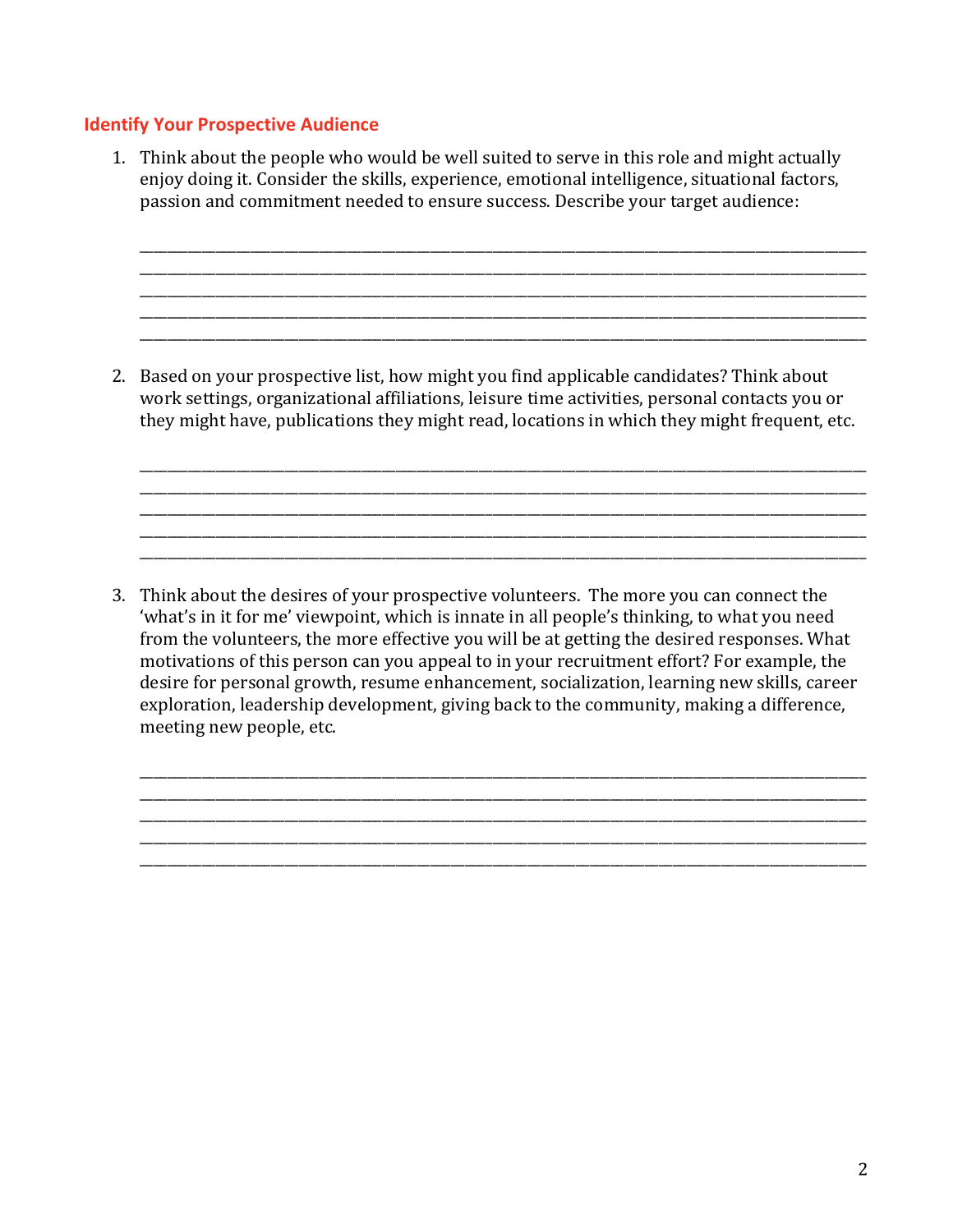#### **Draft Your Recruitment Message**

An informative, succinct, and compelling recruitment message is an essential element to effective volunteer recruitment. Readers have a lot of options to choose from. Messages should aim to quickly capture their attention, answer basic questions about the opportunity, alleviating any potential barriers or fears, and inspiring them to take further action.

Be sure to communicate the mission and goals of the project in a clear, straightforward manner and then connect the dots to what this means for prospective volunteers. Think about how to reach broader demographics of potential volunteers by articulating your mission and goals through filters which attract various ages, lifestyles and are inclusive of genders and ethnicities.

- 1. Start with a hook. Consider including a catchy title and brief summary of the opportunity with just enough fodder to compel the reader to keep reading. Consider these examples:
	- Volunteers needed to sleep. NW women's shelter is recruiting for its Sunday overnight shifts. Talk, laugh, and share with the residents.
	- Be a PhoneFriend! DC Hotline is looking for people who care about children to work as volunteers as phone friends, the afternoon phone line for children. If you want to help children who are scared, lonely or need support call 223-CALL. Training begins soon.
	- Interested in the arts? Volunteers know what goes on behind the scenes at the Kennedy Center. Call the Friends of the Kennedy Center at 254-8700.

\_\_\_\_\_\_\_\_\_\_\_\_\_\_\_\_\_\_\_\_\_\_\_\_\_\_\_\_\_\_\_\_\_\_\_\_\_\_\_\_\_\_\_\_\_\_\_\_\_\_\_\_\_\_\_\_\_\_\_\_\_\_\_\_\_\_\_\_\_\_\_\_\_\_\_\_\_\_\_\_\_\_\_\_\_\_\_\_\_\_\_\_\_\_\_\_\_\_\_\_\_\_\_\_\_ \_\_\_\_\_\_\_\_\_\_\_\_\_\_\_\_\_\_\_\_\_\_\_\_\_\_\_\_\_\_\_\_\_\_\_\_\_\_\_\_\_\_\_\_\_\_\_\_\_\_\_\_\_\_\_\_\_\_\_\_\_\_\_\_\_\_\_\_\_\_\_\_\_\_\_\_\_\_\_\_\_\_\_\_\_\_\_\_\_\_\_\_\_\_\_\_\_\_\_\_\_\_\_\_\_ \_\_\_\_\_\_\_\_\_\_\_\_\_\_\_\_\_\_\_\_\_\_\_\_\_\_\_\_\_\_\_\_\_\_\_\_\_\_\_\_\_\_\_\_\_\_\_\_\_\_\_\_\_\_\_\_\_\_\_\_\_\_\_\_\_\_\_\_\_\_\_\_\_\_\_\_\_\_\_\_\_\_\_\_\_\_\_\_\_\_\_\_\_\_\_\_\_\_\_\_\_\_\_\_\_ \_\_\_\_\_\_\_\_\_\_\_\_\_\_\_\_\_\_\_\_\_\_\_\_\_\_\_\_\_\_\_\_\_\_\_\_\_\_\_\_\_\_\_\_\_\_\_\_\_\_\_\_\_\_\_\_\_\_\_\_\_\_\_\_\_\_\_\_\_\_\_\_\_\_\_\_\_\_\_\_\_\_\_\_\_\_\_\_\_\_\_\_\_\_\_\_\_\_\_\_\_\_\_\_\_ \_\_\_\_\_\_\_\_\_\_\_\_\_\_\_\_\_\_\_\_\_\_\_\_\_\_\_\_\_\_\_\_\_\_\_\_\_\_\_\_\_\_\_\_\_\_\_\_\_\_\_\_\_\_\_\_\_\_\_\_\_\_\_\_\_\_\_\_\_\_\_\_\_\_\_\_\_\_\_\_\_\_\_\_\_\_\_\_\_\_\_\_\_\_\_\_\_\_\_\_\_\_\_\_\_ \_\_\_\_\_\_\_\_\_\_\_\_\_\_\_\_\_\_\_\_\_\_\_\_\_\_\_\_\_\_\_\_\_\_\_\_\_\_\_\_\_\_\_\_\_\_\_\_\_\_\_\_\_\_\_\_\_\_\_\_\_\_\_\_\_\_\_\_\_\_\_\_\_\_\_\_\_\_\_\_\_\_\_\_\_\_\_\_\_\_\_\_\_\_\_\_\_\_\_\_\_\_\_\_\_

2. Why should this job be done at all? What is the need in the community for this work? What negative impact will happen if this role is not fulfilled? Use both statistics and examples to illustrate the need for support.

\_\_\_\_\_\_\_\_\_\_\_\_\_\_\_\_\_\_\_\_\_\_\_\_\_\_\_\_\_\_\_\_\_\_\_\_\_\_\_\_\_\_\_\_\_\_\_\_\_\_\_\_\_\_\_\_\_\_\_\_\_\_\_\_\_\_\_\_\_\_\_\_\_\_\_\_\_\_\_\_\_\_\_\_\_\_\_\_\_\_\_\_\_\_\_\_\_\_\_\_\_\_\_\_\_ \_\_\_\_\_\_\_\_\_\_\_\_\_\_\_\_\_\_\_\_\_\_\_\_\_\_\_\_\_\_\_\_\_\_\_\_\_\_\_\_\_\_\_\_\_\_\_\_\_\_\_\_\_\_\_\_\_\_\_\_\_\_\_\_\_\_\_\_\_\_\_\_\_\_\_\_\_\_\_\_\_\_\_\_\_\_\_\_\_\_\_\_\_\_\_\_\_\_\_\_\_\_\_\_\_ \_\_\_\_\_\_\_\_\_\_\_\_\_\_\_\_\_\_\_\_\_\_\_\_\_\_\_\_\_\_\_\_\_\_\_\_\_\_\_\_\_\_\_\_\_\_\_\_\_\_\_\_\_\_\_\_\_\_\_\_\_\_\_\_\_\_\_\_\_\_\_\_\_\_\_\_\_\_\_\_\_\_\_\_\_\_\_\_\_\_\_\_\_\_\_\_\_\_\_\_\_\_\_\_\_ \_\_\_\_\_\_\_\_\_\_\_\_\_\_\_\_\_\_\_\_\_\_\_\_\_\_\_\_\_\_\_\_\_\_\_\_\_\_\_\_\_\_\_\_\_\_\_\_\_\_\_\_\_\_\_\_\_\_\_\_\_\_\_\_\_\_\_\_\_\_\_\_\_\_\_\_\_\_\_\_\_\_\_\_\_\_\_\_\_\_\_\_\_\_\_\_\_\_\_\_\_\_\_\_\_ \_\_\_\_\_\_\_\_\_\_\_\_\_\_\_\_\_\_\_\_\_\_\_\_\_\_\_\_\_\_\_\_\_\_\_\_\_\_\_\_\_\_\_\_\_\_\_\_\_\_\_\_\_\_\_\_\_\_\_\_\_\_\_\_\_\_\_\_\_\_\_\_\_\_\_\_\_\_\_\_\_\_\_\_\_\_\_\_\_\_\_\_\_\_\_\_\_\_\_\_\_\_\_\_\_ \_\_\_\_\_\_\_\_\_\_\_\_\_\_\_\_\_\_\_\_\_\_\_\_\_\_\_\_\_\_\_\_\_\_\_\_\_\_\_\_\_\_\_\_\_\_\_\_\_\_\_\_\_\_\_\_\_\_\_\_\_\_\_\_\_\_\_\_\_\_\_\_\_\_\_\_\_\_\_\_\_\_\_\_\_\_\_\_\_\_\_\_\_\_\_\_\_\_\_\_\_\_\_\_\_

3. What will the benefit be to the community or to the client if the job is done? What will the work accomplish? What changes will the role make in their lives? What will the volunteer be able to accomplish if they accept the position?

\_\_\_\_\_\_\_\_\_\_\_\_\_\_\_\_\_\_\_\_\_\_\_\_\_\_\_\_\_\_\_\_\_\_\_\_\_\_\_\_\_\_\_\_\_\_\_\_\_\_\_\_\_\_\_\_\_\_\_\_\_\_\_\_\_\_\_\_\_\_\_\_\_\_\_\_\_\_\_\_\_\_\_\_\_\_\_\_\_\_\_\_\_\_\_\_\_\_\_\_\_\_\_\_\_ \_\_\_\_\_\_\_\_\_\_\_\_\_\_\_\_\_\_\_\_\_\_\_\_\_\_\_\_\_\_\_\_\_\_\_\_\_\_\_\_\_\_\_\_\_\_\_\_\_\_\_\_\_\_\_\_\_\_\_\_\_\_\_\_\_\_\_\_\_\_\_\_\_\_\_\_\_\_\_\_\_\_\_\_\_\_\_\_\_\_\_\_\_\_\_\_\_\_\_\_\_\_\_\_\_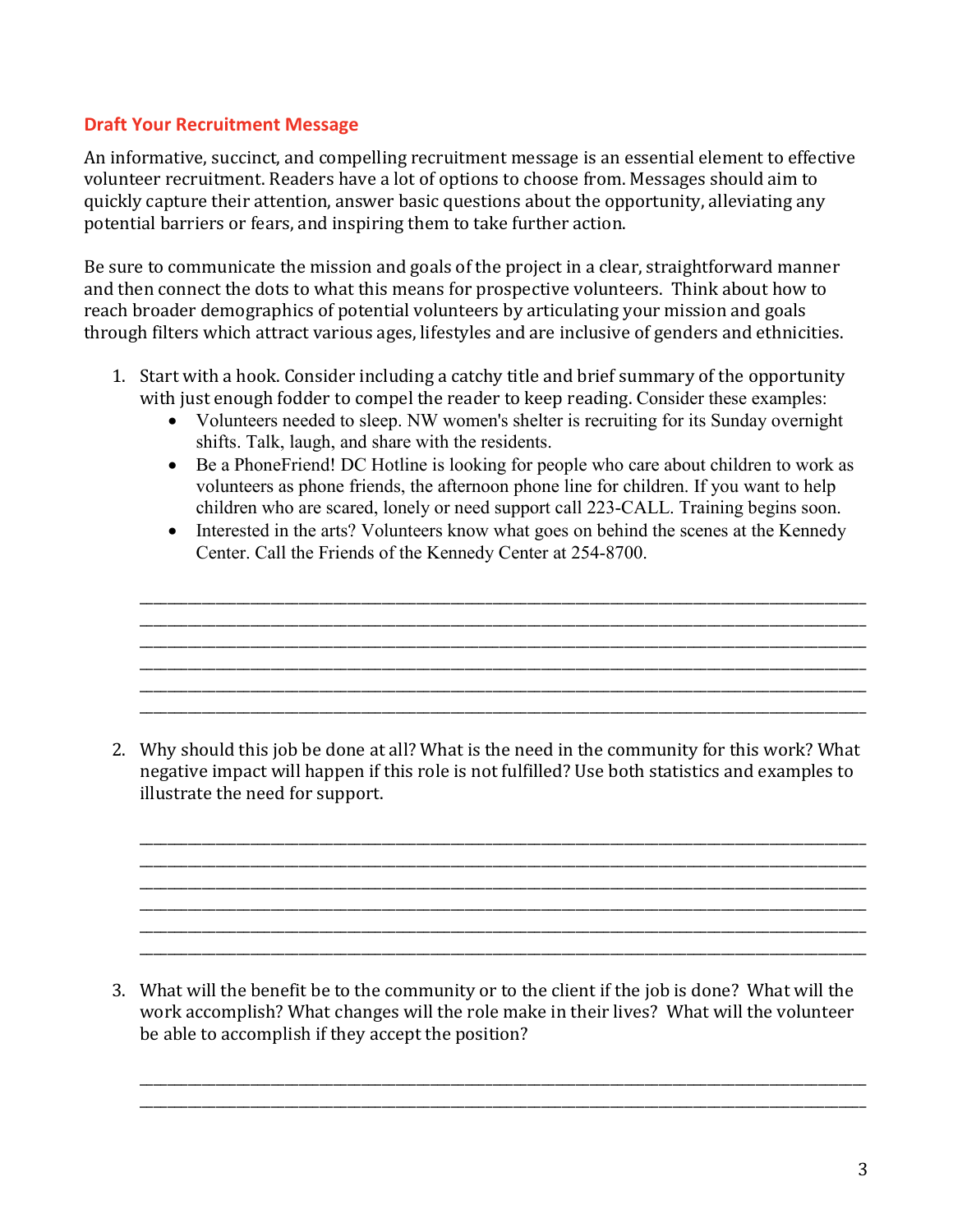4. What are some possible fears or objections concerning this job which must be overcome? The type of clients? The subject area? The skills needed to do the work? Geography? Liability? What can the organizations say or do to alleviate potential concerns?

5. What will be the personal benefit to the volunteer in fulfilling the role? Skills? Experience? Flexible work schedule? Parking? New Friends?

6. Who should they contact for more information and how?

Once you have your recruitment messages ready, your next step is finding the right communication tools to get the word out.